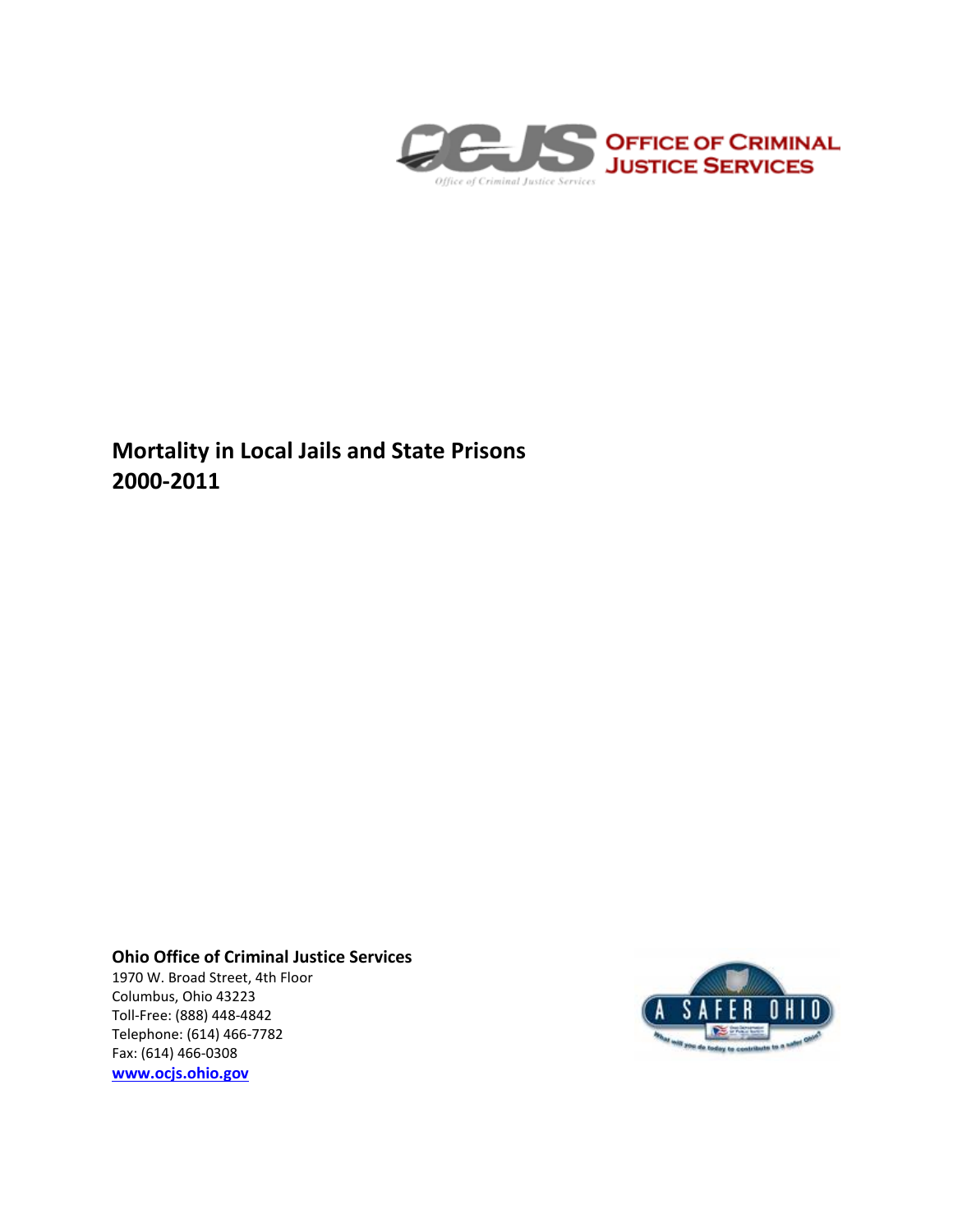## **Mortality in Local Jails and State Prisons, 2000-2011**

In August of 2013, the Bureau of Justice Statistics (BJS) released the data brief, *Mortality in Local Jails and State Prisons, 2000-2011: Statistical Tables.* Data within the report were developed from the BJS Deaths in Custody Reporting Program (DCRP) and collected from participating local jails and state prisons. This program began collecting data from jails in 2000 and from prisons in 2001. The following summarizes some key findings of the report, with emphasis on Ohio data wherever possible.

## **State Prisons**

- In 2011, 4,238 inmates died while in the custody of local jails or state prisons, which is an increase of 2% or 88 deaths from 2010.
- Nationwide, from 2001-2011, there was a total of 35,317 inmate deaths in state prisons. In 2011, the rate of state prisoner mortality was 260 per 100,000 state prisoners.
	- o In Ohio, from 2001-2011, there was a total of 1,243 inmate deaths while in the custody of the state. In 2011, the rate of state prisoner mortality was 218 per 100,000 state prisoners. The Ohio average annual rate of 237 inmate deaths per 100,000 state prisoners is lower than the national average annual of 252 inmate deaths per 100,000 state prisoners.



- Nationwide the number of inmate deaths in the custody of state prisons increased 4.0% from 3,232 deaths in 2010 to 3,353 deaths in 2011.
	- o In Ohio, the number of inmate deaths in custody of the state decreased 4.3% from 116 deaths in 2010 to 111 deaths in 2011.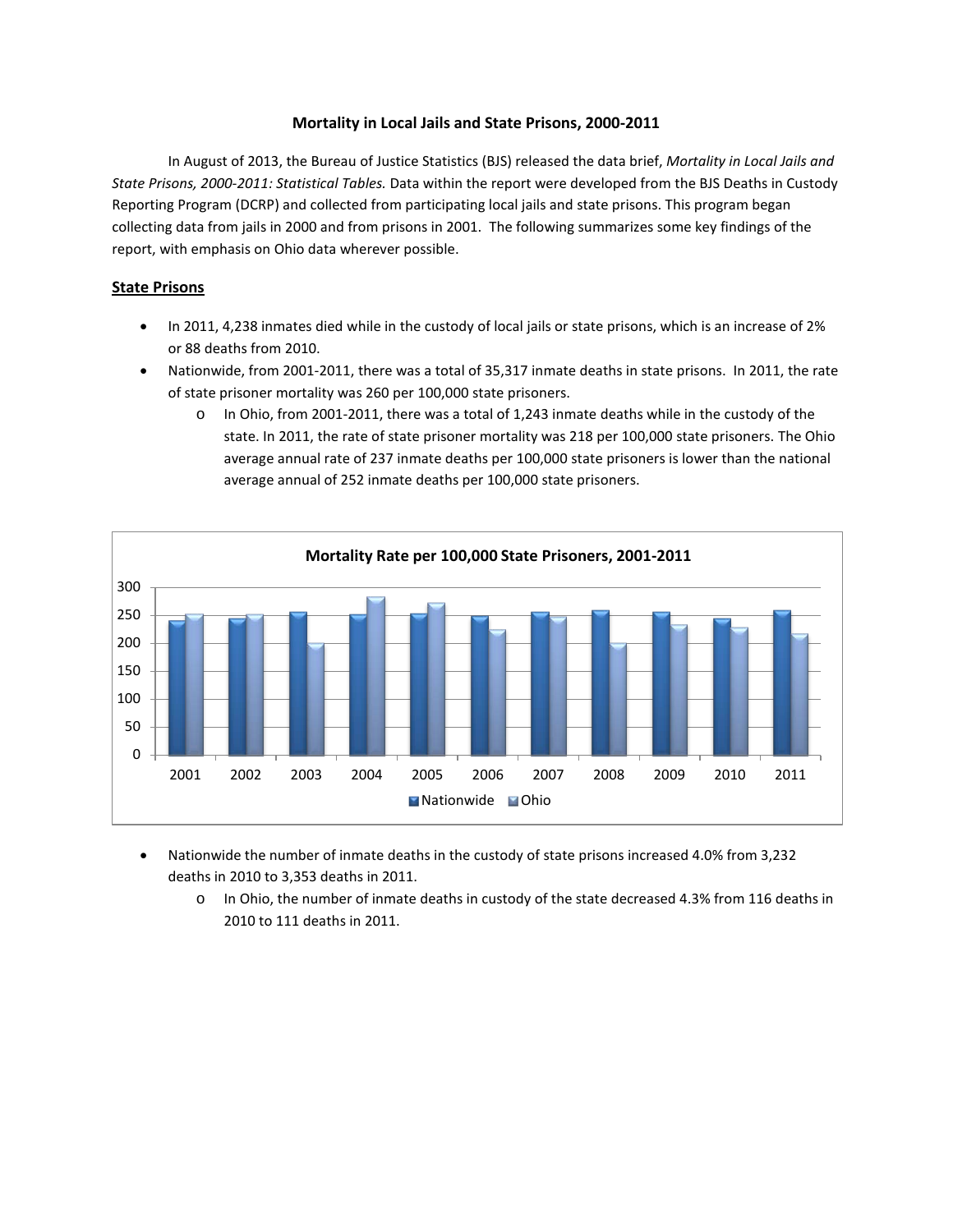

\*interpret with caution; too few cases were missing cause-of-death information. These cases were classified as all other illnesses.

- In 2011, male prisoners accounted for 95.7% of state prisoner deaths nationally.
	- o White prisoners accounted for 57.2% of state prisoner deaths.
	- o Black/African American prisoners accounted for 31.1% of state prisoner deaths.
	- o Hispanic/Latino prisoners accounted for 9.8% of state prisoner deaths.
	- o Prisoners 55 years of age or older accounted for 52.8% of state prisoner deaths.
- Between 2001-2011 cancer and heart disease were the leading causes of death in state prisons nationwide (a total of 9,101 and 9,073 respectively).
	- o In Ohio, from 2001-2011, cancer and heart disease were also the leading causes of death in state prisons (a total of 392 and 366 respectively).

| Mortality rate per 100,000 state prisoners, by Cause of Death in the U.S., 2001-2011 |                |                |                |                |                |                |                |                |                |         |                |
|--------------------------------------------------------------------------------------|----------------|----------------|----------------|----------------|----------------|----------------|----------------|----------------|----------------|---------|----------------|
|                                                                                      | 2001           | 2002           | 2003           | 2004           | 2005           | 2006           | 2007           | 2008           | 2009           | 2010    | 2011           |
| <b>All Causes</b>                                                                    | 242            | 245            | 257            | 252            | 253            | 249            | 256            | 260            | 257            | 245     | 254            |
| <b>Illness</b>                                                                       | 216            | 218            | 231            | 224            | 225            | 218            | 225            | 228            | 228            | 217     | 225            |
| Cancer                                                                               | 58             | 57             | 66             | 59             | 64             | 62             | 58             | 66             | 73             | 70      | 78             |
| <b>Heart Disease</b>                                                                 | 63             | 67             | 65             | 68             | 67             | 66             | 64             | 62             | 64             | 63      | 65             |
| Liver Disease                                                                        | 26             | 25             | 25             | 23             | 25             | 23             | 24             | 24             | 25             | 22      | 26             |
| <b>Respiratory Disease</b>                                                           | 12             | 14             | 16             | 16             | 17             | 15             | 16             | 19             | 15             | 16      | 16             |
| AIDS-related                                                                         | 23             | 20             | 17             | 12             | 12             | 10             | 9              | $\overline{7}$ | $\overline{7}$ | 6       | $\overline{4}$ |
| All Other                                                                            | 34             | 36             | 41             | 47             | 39             | 42             | 55             | 50             | 43             | 41      | 37             |
| <b>Suicide</b>                                                                       | 14             | 14             | 16             | 16             | 17             | 17             | 16             | 15             | 15             | 16      | 14             |
| <b>Drug/Alcohol Intoxication</b>                                                     | $\overline{3}$ | $\overline{3}$ | $\overline{2}$ | $\overline{2}$ | 3              | $\overline{4}$ | $\overline{3}$ | $\overline{4}$ | $\overline{4}$ | 3       | $\overline{4}$ |
| <b>Accident</b>                                                                      | $\overline{2}$ | $\overline{2}$ | $\overline{2}$ | 3              | $\overline{2}$ | $\overline{2}$ | $\overline{2}$ | $\overline{2}$ | $\overline{2}$ | 3       | 3              |
| Homicide                                                                             | $\overline{3}$ | $\overline{4}$ | $\overline{4}$ | $\overline{4}$ | $\overline{4}$ | $\overline{4}$ | $\overline{4}$ | 3              | $\overline{4}$ | 5       | 5              |
| Other/Unknown                                                                        | $\overline{0}$ | $\mathbf{0}$   | $\overline{2}$ | 3              | 1              | 3              | $\mathbf{1}$   | $\overline{7}$ | $\mathbf{1}$   | $*_{1}$ |                |
| <b>Missing</b>                                                                       | 3              | 3              | 0              | $\overline{0}$ | $\mathbf{0}$   | $\Omega$       | $\overline{4}$ | $\Omega$       | 3              | $*_{0}$ | $*_{1}$        |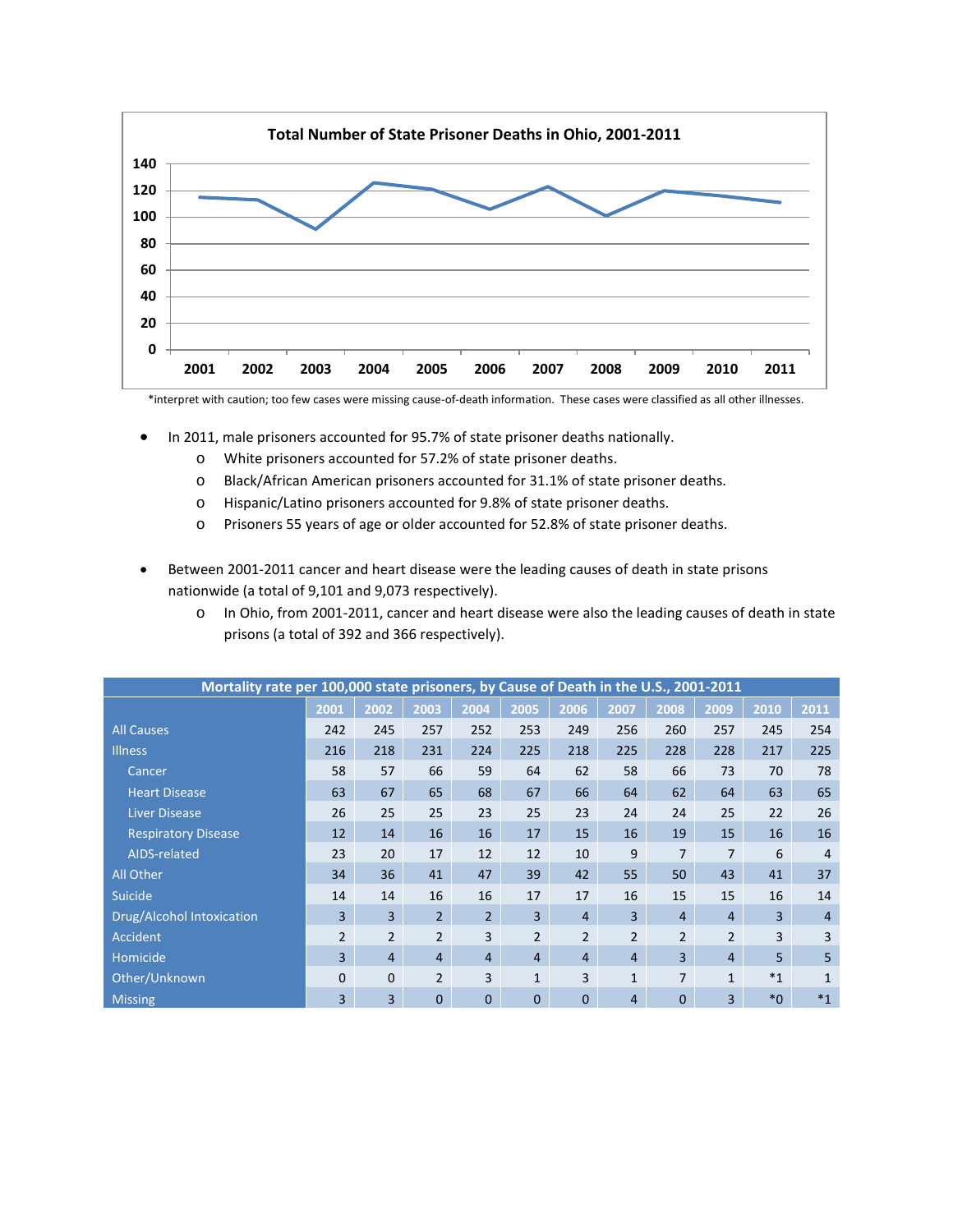## **Local Jails**

- In 2011, 885 (21%) of the 4,238 inmates who died while in the custody of local jails or state prisons, were in the custody of local jails.
- Nationwide, 19.0% of local jail jurisdictions reported one or more deaths to the Deaths in Custody Reporting Program in 2011.
	- o In Ohio, 18.3% of local jail jurisdictions reported one or more deaths to the Deaths in Custody Reporting Program in 2011.
- Nationwide the number of inmate deaths in the custody of local jails decreased 3.6% from 918 deaths in 2010 to 885 deaths in 2011.



o In Ohio, the number of inmate deaths in custody of the state increased 17.4% from 23 deaths in 2010 to 27 deaths in 2011.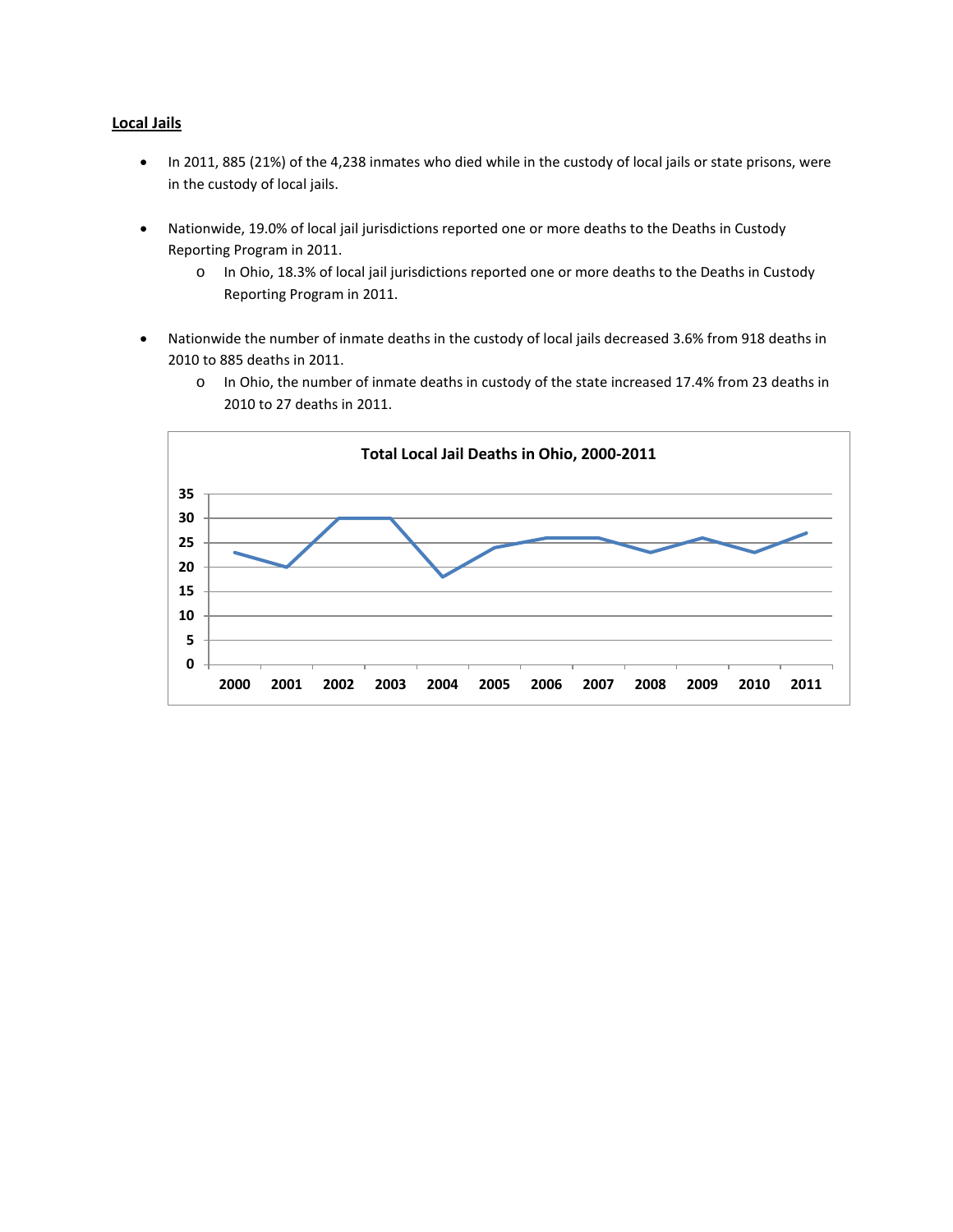• Nationwide, from 2000-2011, there was a total of 11,808 inmate deaths in local jails. In 2011, the rate of local jail inmate mortalities was 122 per 100,000 local jail inmates. From 2000-2011, the national average annual rate of local jail inmate deaths occurred at 137 per 100,000 local jail inmate.



o In Ohio, from 2000-2011, there was a total of 296 inmate deaths in local jails. In 2011, the rate of local jail inmate mortalities was 152 per 100,000 local jail inmates.

- In 2011, male inmates accounted for 87.5% of local jail deaths nationally.
	- o White prisoners accounted for 59.3% of local jail deaths.
	- o Black/African American prisoners accounted for 26.5% of local jail deaths.
	- o Hispanic/Latino prisoners accounted for 12.0% of local jail deaths.
	- o Prisoners 45-54 years of age accounted for 25.5% of local jail deaths.
- Between 2000-2011 suicide and heart disease were the leading causes of death in local jails nationwide (a total of 3,506 and 2,634 respectively).

| Mortality rate per 100,000 Local Jails Inmates, by Cause of Death in the U.S., 2001-2011 |                |                |         |                |                |                |                |                |                          |                |                |                |
|------------------------------------------------------------------------------------------|----------------|----------------|---------|----------------|----------------|----------------|----------------|----------------|--------------------------|----------------|----------------|----------------|
|                                                                                          | 2000           | 2001           | 2002    | 2003           | 2004           | 2005           | 2006           | 2007           | 2008                     | 2009           | 2010           | 2011           |
| <b>All Causes</b>                                                                        | 151            | 147            | 145     | 146            | 143            | 141            | 142            | 141            | 123                      | 128            | 125            | 122            |
| <b>Illness</b>                                                                           | 86             | 76             | 76      | 74             | 74             | 67             | 78             | 78             | 57                       | 65             | 65             | 58             |
| Cancer                                                                                   | 33             | 34             | 33      | 35             | 32             | 27             | 32             | 30             | 24                       | 27             | 33             | 32             |
| <b>Heart Disease</b>                                                                     | 10             | 9              | 8       | 8              | $\overline{7}$ | 5              | 7 <sup>1</sup> | 5 <sup>5</sup> | 4                        | $\overline{4}$ | 4              | $\overline{2}$ |
| <b>Liver Disease</b>                                                                     | 5              | 4              | 6       | 5              | 4              | 5              | 5              | 5              | 3                        | 6              | 5              | 4              |
| <b>Respiratory Disease</b>                                                               | $\overline{4}$ | $\overline{4}$ | 4       | 5 <sup>1</sup> | $\overline{4}$ | 4              | $\overline{3}$ | 5 <sup>1</sup> | 4                        | $\overline{4}$ | 4              | $\overline{2}$ |
| AIDS-related                                                                             | 5              | 3              | 3       | 3              | 5              | 3              | 3              | 6              | 4                        | 4              | $\overline{2}$ | 3              |
| <b>All Other</b>                                                                         | 29             | 22             | 22      | 19             | 22             | 23             | 28             | 26             | 17                       | 21             | 18             | 16             |
| Suicide                                                                                  | 48             | 49             | 47      | 43             | 42             | 39             | 36             | 36             | 29                       | 41             | 42             | 43             |
| Drug/Alcohol Intoxication                                                                | 6              | 9              | 8       | 13             | 11             | 11             | 11             | 10             | 6                        | 9              | $\overline{7}$ | 10             |
| <b>Accident</b>                                                                          | 4              | 6              | 5       | 4              | 5              | 3              | 4              | $\overline{2}$ | $\overline{\phantom{a}}$ | 3              | 3              | 4              |
| Homicide                                                                                 | 3              | $\overline{3}$ | 3       | 2 <sup>1</sup> | 3              | $\overline{3}$ | 5 <sup>1</sup> | $\overline{3}$ | $\overline{2}$           | 3              | 3              | 3              |
| Other/Unknown                                                                            | 3              | 4              | 5       | 8              | $\overline{7}$ | 15             | 7              | 9              | $*1$                     | 3              | $\overline{2}$ | 3              |
| <b>Missing</b>                                                                           | $*_{1}$        | $*_{1}$        | $*_{1}$ | $*1$           | $*_{1}$        | $\overline{3}$ | $*_{1}$        | 3              | 26                       | 4              | 4              | 1              |

\*interpret with caution; too few cases were missing cause-of-death information. These cases were classified as all other illnesses.